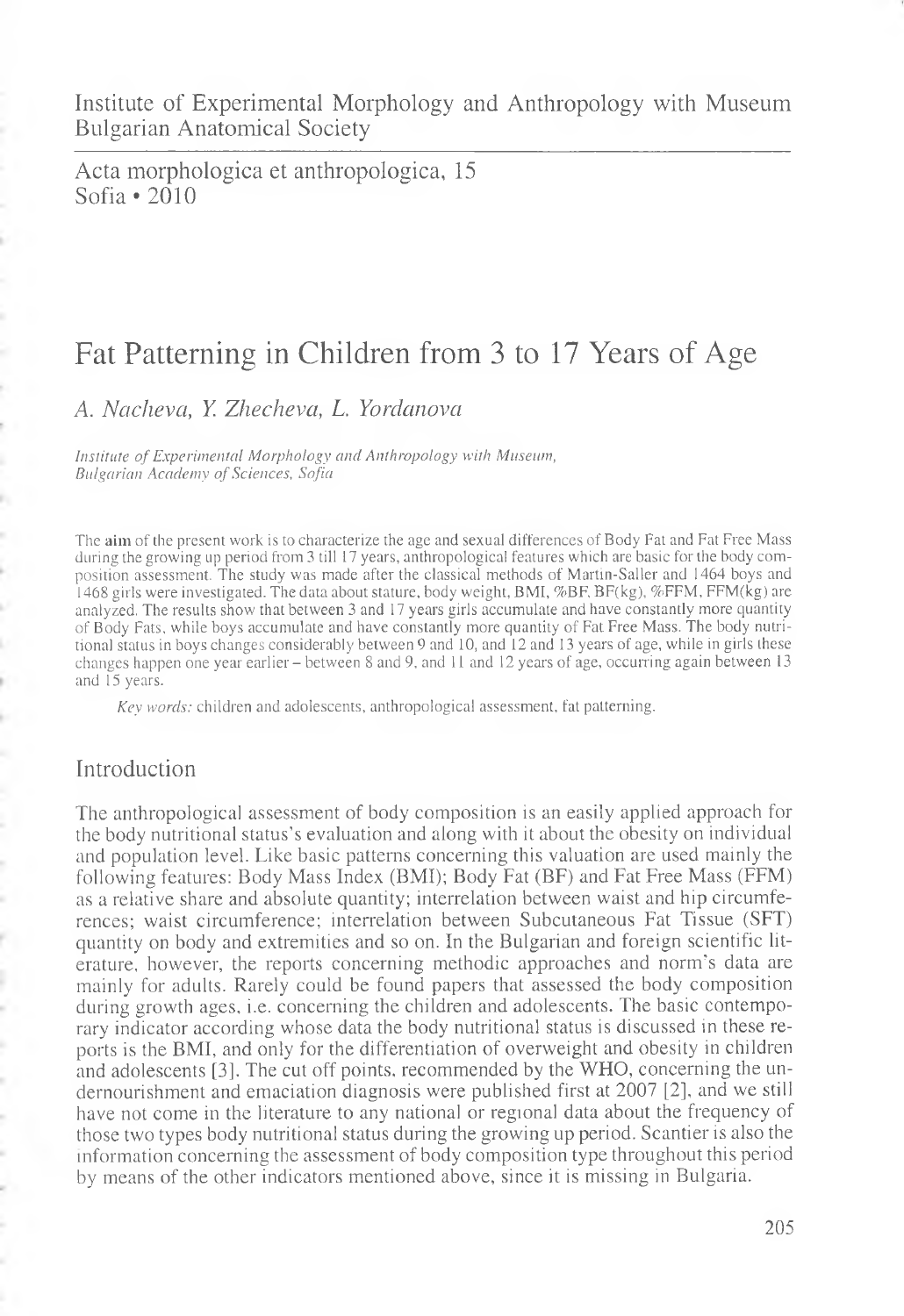The aim of the present work is to characterize the age and sexual differences of Body Fat and Fat Free Mass during the growing up period from 3 till 17 years, anthropological features which are basic for the body composition assessment.

#### Material and Methods

Two transversal investigations of children and adolescents at the age between 3 and 6 years, as well as between 7 and 14 years respectively were carried out during 1993-2001 and 2004-2007 in Sofia city covering 5 schools and 7 kindergartens. The study was made by a qualified stuff of anthropologists after the classical methods of M a r t i n -S a l l e r [4]. Object of the investigations were 1464 boys and 1468 girls at the age from 3 to 17 years, uniformly distributed into 15 age groups for both genders separately. From the detailed data collected according to the complex anthropological program, in the present work were analyzed the sexual and age differences for the following features: stature, body weight, BMI, %BF, BF(kg), %FFM, FFM(kg). The assessment of body composition was made by the two-component model of Behnke [1] that separates 2 basic components of the body weight - BF and FFM, the last one representing all fat free tissues. The relative share of BF (%BF), on which base was computed as the relative share of FFM (%FFM), so the absolute quantity of  $BF(kg)$  and  $FFM(kg)$ , was determined by the regression equations of  $S$  1 a u g h t e r et al. [5]. The equations are made out using the sum - subscapular skinfold plus triceps skinfold.

According to the application of these equations the investigated boys are divided into two age groups: pre puberty up to 9 years inclusive, and puberty from 10 to 17 years inclusive. The differentiation of pre puberty and puberty developmental stages in boys are made according to the studies about Bulgarian children elaborated by S t a n c h e v et al.  $[7]$  and  $T_0$  m  $\alpha$  v a et al.  $[8]$ .

For every age group are computed the variation-statistical parameters of the features, as well as the sexual differences like absolute differences and relative units by the Index of Sexual Differences (ISD). The differences throughout ages are made also by the Absolute Year Alteration (AYA) and Relative Year Alteration (RYA). The statistical significance was calculated by the t-test of Student at  $P = 0.05$ .

The ISD and RYA are computed as Index Units (IU) by the submitted formula of Wo l a n s k i [6] concerning the objectivity of different inter-group comparisons:

$$
IU = \frac{2 \times (x_2 - x_1) \times 100}{(x_2 + x_1)}
$$

Concerning the age differences  $\bar{x}_1$  is mean value of a given feature for some age and  $\bar{x}_2$ , - mean value of the same feature for next coming age. Concerning the sexual differences  $\bar{x}_1$  is mean value of respective feature in girls and  $\bar{x}_2$  – mean value of the same feature in boys.

#### Results

For the objective assessment of the anthropological indicators about body composition, in the present paper we are giving also data about stature and body weight being basic parameters that characterize the human physical development.

The stature and body weight in boys increase significantly during every one year period between 3 and 17 years. In girls the stature increases significantly till 14 years and the body weight till 13 years of age. After those years the growth in girls calms down and at 17 years the growth of stature and body weight practically stops.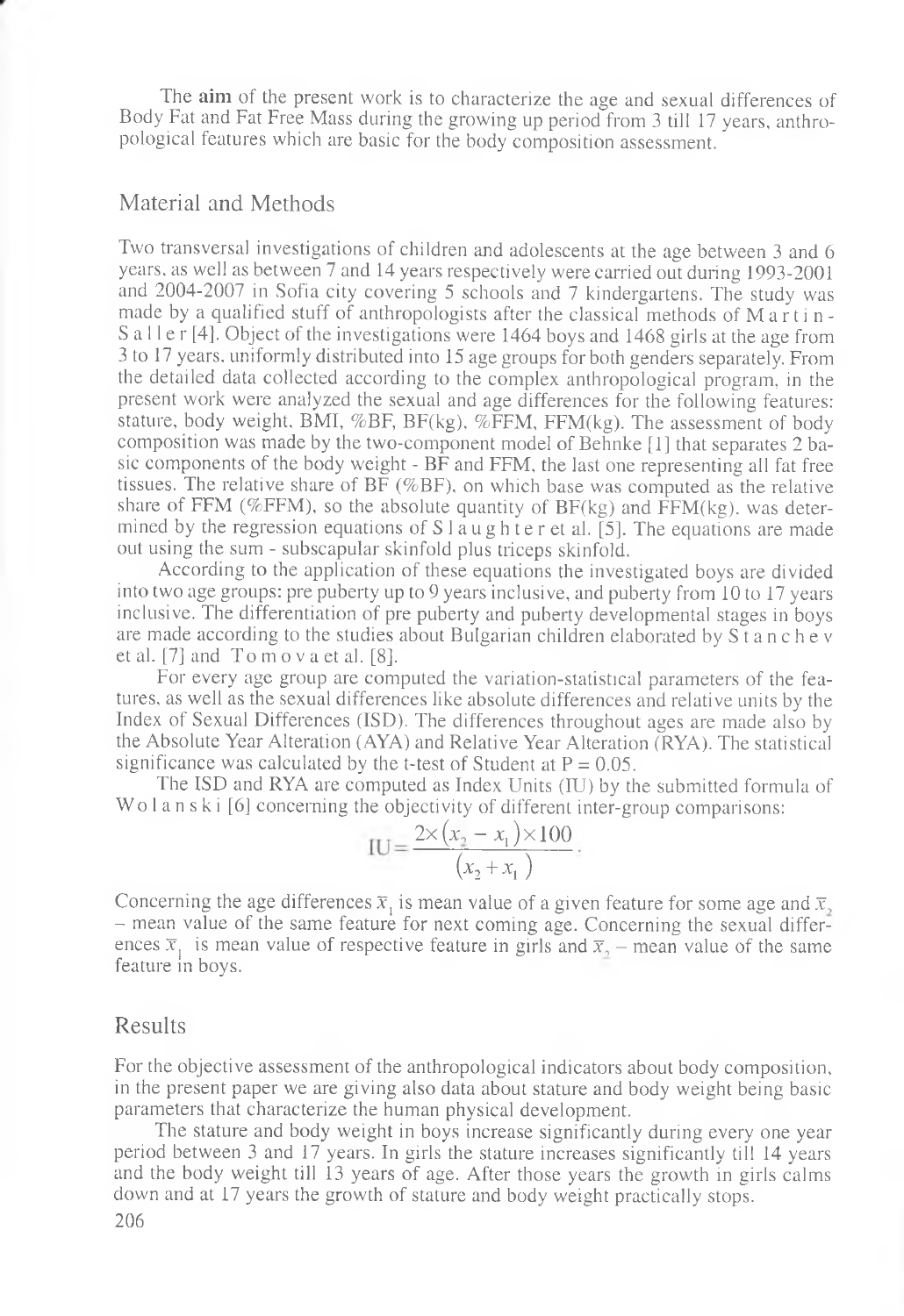Even from 3 years of age on, the sexual differences are available concerning stature and body weight. Regardless of the fact that during growing up period up to 8 years these differences didn't reach statistical significance, boys are constantly higher than girls. Concerning stature between 8 and 12 years and body weight between 9 and 13 years, girls already outstrip boys, reflecting the earlier maturation in girls. After those ages the boys again are reliably higher and heavier than girls.

The data about BMI analyzed in this work are presented as general basic characterization for body nutritional status during the growing up period.

Boys and girls have relatively equal values for BMI almost through the whole period 3-17 years of age. Only at 3 years the BMI is considerably higher in boys and at 12 years - it is considerably higher in girls. In boys the BMI increases reliable from 9 till 10 years, as well as from 12 till 13 years. In girls the authentic change of body nutritional status occurred one year earlier, i.e. from 8 till 9 years and from 11 till 12 years, the change lasting from 13 till 15 years, as well.

More detailed information of body nutrition status during growth could be gotten assessing the two body weight components - Body Fat (BF) and Fat Free Mass (FFM). The relative share of BF is constantly higher in girls between 3 and 17 years, the sexual differences are statistically significant at 4 years and from 7 years of age till the end of the studied period. Reciprocally to the result above, the relative share of FFM is higher in boys during the entire period under investigation and the sexual differences are also statistically significant during the same years. The girls gain more intensively BF after 9 years, while the boys gain considerably more FFM after 13 years, which is connected with their later period of active sexual maturation. An age determined stage is established concerning the type of proportion between both basic body weight components. Periods of an intensive rise for BF and such of a FFM reduction respectively, succeeded each other. Most frequently the intervals are one year ones and rarely the change comes every second year, as for instance is the considerable % BF increment and the relative reduction of % FFM between 7 and 9 years. Except few cases the intensity of increment and reduction for both body components are similar concerning both sexes, the changes being more slightly expressed at the beginning and the end of the studied growth period. The extent of BF changes throughout ages is better underlined in girls and those of FFM  $-$  in boys.

### Conclusions

1. For the first time in Bulgaria is made anthropological characterization of body composition during the growing up period between 3 and 17 years of age on the ground of contemporary, recommended by the WHO criteria.

2. Specific sexual and age differences are established showing that:

- between 3 and 17 years girls accumulate and have constantly more quantity of Body Fats, while boys accumulate and have constantly more quantity of Fat Free Mass;

- the body nutritional status in boys changes considerably between 9 and 10, and 12 and 13 years of age, while in girls these changes happen one year earlier - between 8 and 9, and 11 and 12 years of age, occurring again between 13 and 15 years.

3. It is established that on the ground of regular, continuous increment in stature and body weight between 3 and 17 years the age changes, concerning proportion between Body Fat and Fat Free Mass, reflect the specificity in body maturation during growing up period. The intensive increment or reduction of BF goes along with reciprocally changes in FFM.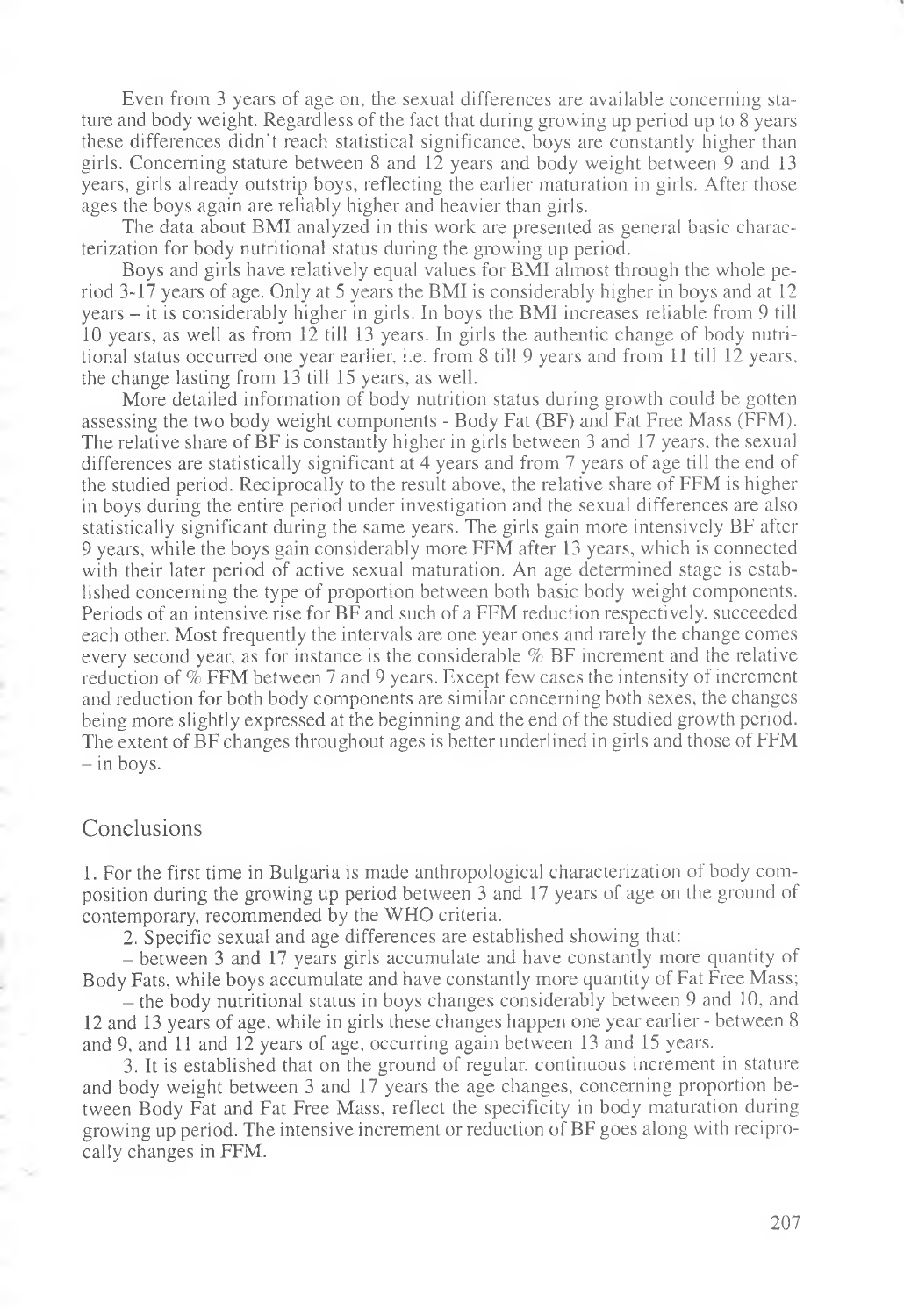|               |                      | $_{\prime}$<br>$\mathbf{Q}$ | <b>Stature</b> |           |         |                 |                             |            |       |                |        | Body weight     |                             | BMI        |       |           |       |           |                             |            |
|---------------|----------------------|-----------------------------|----------------|-----------|---------|-----------------|-----------------------------|------------|-------|----------------|--------|-----------------|-----------------------------|------------|-------|-----------|-------|-----------|-----------------------------|------------|
| Age           | $\overline{11}$<br>А |                             |                |           | $\circ$ |                 | Inter-sexual<br>differences |            | ₫     |                | $\sim$ |                 | Inter-sexual<br>differences |            | Ó     |           |       |           | Inter-sexual<br>differences |            |
|               |                      |                             | mean           | <b>SD</b> | mean    | SD <sub>3</sub> | AD.                         | <b>ISD</b> | mean  | <b>SD</b>      | теал   | SD <sub>1</sub> | AD.                         | <b>ISD</b> | mean  | <b>SD</b> | mean  | <b>SD</b> | AD.                         | <b>ISD</b> |
| $\sim$        | 80                   | 80                          | 101.20         | 4.30      | 98.99   | 3.89            | $2.20*$                     | 2.20       | 16.33 |                | 15.48  | .80             | $0.85*$                     | 5.37       | 15.91 | .43       | 15.76 | .26       | 0.15                        | 0.94       |
|               | 80                   | 80                          | 107.70         | 4.13      | 106.52  | 5.39            | 1.18                        | .10        | 18.35 | 3.09           | 17.96  | 2.68            | 0.40                        | 2.20       | 15.75 | .83       | 15.76 | .48       | $-0.01$                     | $-0.07$    |
|               | 80                   | 80                          | 14.66          | 4.97      | 13.91   | 4.97            | 0.75                        | 0.66       | 21.06 | 3.97           | 20.01  | 2.72            | .04                         | 5.07       | 15.92 | 1.87      | 15.38 | .42       | $0.53*$                     | 3.41       |
| Ω.            | 80                   | 80                          | 21.28          | 4.93      | 120.40  | 5.16            | 0.88                        | 0.73       | 23.86 | 4.26           | 22.88  | 3.93            | 0.99                        | 4.23       | 16.14 | 2.04      | 5.72  | 2.04      | 0.42                        | 2.64       |
|               | 110                  | 110                         | 25.79          | 5.83      | 125.85  | 5.23            | $-0.07$                     | $-0.05$    | 25.84 | 4.53           | 25.55  | 4.48            | 0.29                        | 1.13       | 16.24 | 1.95      | 16.06 | 2.04      | 0.19                        | 1.16       |
|               | 100                  | 101                         | 31.01          | 5.93      | 30.52   | 5.13            | 0.48                        | 0.37       | 28.22 | 5.01           | 27.37  | 4.51            | 0.86                        | 3.08       | 16.35 | .97       | 15.99 | .96       | 0.36                        | 2.22       |
| $\Omega$      | 100                  | 101                         | 136.49         | 5.94      | 37.56   | 6.48            | $-1.07$                     | $-0.78$    | 32.39 | 6.50           | 32.88  | 7.48            | $-0.50$                     | $-1.52$    | 17.27 | 2.54      |       | 2.84      | 0.04                        | 0.21       |
| 10            | 100                  | 98                          | 142.05         | 7.14      | 142.30  | 6.45            | $-0.25$                     | $-0.17$    | 36.28 | 8.68           | 35.81  | 7.44            | 0.47                        | .31        | 7.79  | 2.92      | 17.57 | 2.86      | 0.22                        | 1.26       |
|               | 100                  | 100                         | 147.89         | 6.04      | 149.20  | 6.83            | $-1.31$                     | $-0.88$    | 40.16 | 7.24           | 41.15  | 9.55            | $-0.99$                     | $-2.44$    | 18.28 | 2.77      | 18.32 | 3.19      | $-0.04$                     | $-0.20$    |
| 12            | 07                   | 100                         | 152.49         | 797       | 155.54  | 7.22            | $-3.05*$                    | $-1.98$    | 43.30 | 9.12           | 47.42  | 10.95           | $-4.12*$                    | $-9.07$    | 18.47 | 2.65      | 19.44 | 3.44      | $-0.97*$                    | $-5.11$    |
| 13            | 101                  | -99                         | 160.48         | 8.13      | 160.1   | 5.54            | 0.37                        | 0.23       | 50.67 | 10.64          | 51.08  | 11.06           | $-0.41$                     | $-0.81$    | 19.57 | 3.33      | 19.87 | 4.01      | $-0.30$                     | $-1.54$    |
| 14            | 9Q                   | 101                         | 167.43         | 7.84      | 162.1   | 5.53            | 5.32*                       | 3.23       | 54.81 | .02            | 50.37  | 8.13            | $4.44*$                     | 8.44       | 19.45 | 3.14      | 19.13 | 2.72      | 0.32                        | 1.66       |
| -5            | 100                  | 100                         | 72.64          | 6.92      | 162.77  | 6.01            | $9.87*$                     | 5.89       | 59.64 | 2.26           | 52.99  | 8.78            | $6.65*$                     | 11.81      | 19.92 | 3.33      | 19.98 | 3.03      | $-0.06$                     | $-0.30$    |
| 16            | <b>19</b>            | 120                         | 175.49         | 6.19      | 163.52  | 5.29            | $1.97*$                     | 7.06       | 63.05 | 0 <sub>c</sub> | 54.28  | 9.47            | 8.78*                       | 14.96      | 20.40 | 3.23      | 20.26 | 3.13      | 0.15                        | 0.72       |
| $\rightarrow$ | 18                   | 118                         | 77.70          | 598       | 163.84  | 5.83            | $3.87*$                     | 8.12       | 66.49 | 214            | 54.49  | 9.29            | $2.00*$                     | 19.84      | 20.99 | 3.21      | 20.25 | 2.97      | 0.73                        | 3.56       |

### Table 1. Biostatistical data of investigated features

#### Table 1. Continuation

|          | %Body fat |                                |       |           |                |           |                             | Body fat (kg) |       |      |         |           |                             | <b>%Fat Free Mass</b> |       |           |       |      |                             | Fat Free Mass (kg) |       |           |         |           |                             |            |
|----------|-----------|--------------------------------|-------|-----------|----------------|-----------|-----------------------------|---------------|-------|------|---------|-----------|-----------------------------|-----------------------|-------|-----------|-------|------|-----------------------------|--------------------|-------|-----------|---------|-----------|-----------------------------|------------|
| Age      |           | $\overline{r}$<br>σ<br>$\circ$ |       |           |                |           | Inter-sexual<br>differences |               |       |      | $\circ$ |           | Inter-sexual<br>differences |                       |       |           |       |      | Inter-sexual<br>differences |                    | Ó     |           | $\circ$ |           | Inter-sexual<br>differences |            |
|          |           |                                | mean  | <b>SD</b> | mean           | <b>SD</b> | AD                          | <b>ISD</b>    | mean  | SD   | mean    | <b>SD</b> | AD                          | <b>ISD</b>            | mean  | <b>SD</b> | mean  | SD   | АD                          | <b>ISD</b>         | плеап | <b>SE</b> | mean    | <b>SD</b> | AD                          | <b>ISD</b> |
|          | 80        | 80                             | 15.60 | 9         | 16.0           | 2.95      | $-0.42$                     | $-264$        | 2.58  | 0.81 | 2.51    | 0.69      | 0.08                        | 2.97                  | 84.40 | 19        | 83.99 | 2.95 | 0.42                        | 0.50               | 13.75 | 53        | 12.97   | .29       | $0.78*$                     | 5.82       |
|          | 80        | 80                             | 14.80 | 3.56      | 16.28          |           | $-1.48*$                    | $-9.50$       | 2.80  | 1.25 | 2.98    | 1.01      | $-0.18$                     | $-6.24$               | 85.20 | 3.56      | 83.72 | 3.55 | $.48*$                      | 1.75               | 15.55 | 2.01      | 14.98   | .90       | 0.58                        | 3.79       |
|          | 80        | 80                             | 14.84 | 4.37      | 15.85          | 3.46      | $-1.01$                     | $-6.56$       | 3.26  | 2.00 | 3.22    |           | 0.04                        | 1.37                  | 85.16 | 4.37      | 84.15 | 3.46 | 1.01                        | 1.19               | 17.79 |           | 16.79   | 97        | $00*$                       | 5.76       |
|          | 80        | 80                             | 15.64 |           | 16.82          | 5.40      | $-1.17$                     | $-7.24$       | 3.90  | 2.29 | 4.02    | 2.07      | $-0.12$                     | $-2.97$               | 84.36 | 5.53      |       | 5.40 | i. 17                       | 40                 | 19.96 | 2.55      | 18.86   | 2.20      | $\Box$                      | 5.69       |
|          | 10        | 110                            | 14.58 |           | 598            | 4.81      | $-1.41*$                    | $-9.20$       | 3.95  | 2.32 | 4.25    | 2.12      | $-0.3$                      | $-7.49$               | 85.42 | 5.12      | 84.02 | 4.81 | $.41*$                      | .66                | 21.89 |           | 21.30   | 2.68      | 0.60                        | 2.76       |
|          | 100       | 101                            | 15.01 | 6.05      | 17.08          | 5.35      | $-2.07*$                    | 12.90         | 4.47  | 2.86 | 4.83    | 2.23      | $-0.36$                     | $-7.74$               | 84.99 | 6.05      | 82.91 | 5.35 | 2.07                        | 2.46               | 23.75 |           | 22.53   | 289       | $1.22*$                     | 5.26       |
| $\Omega$ | 00        | 101                            | 16.56 | 644       | 18.46          | 6.38      | $-1.90*$                    | $-10.86$      | 5.69  | 3.5  | 6.46    | 3.86      | $-0.7$ <sup>-</sup>         | $-12.60$              | 83.44 | 6.44      | 81.54 | 6.38 | .90                         | 231                | 26.69 |           | 26.42   | 4.10      | 0.27                        | 1.02       |
|          | 100       | 98                             | 15.90 | 8.96      | 19.85          | .49       | $-3.96*$                    | $-221$        | 6.40  | 5.71 | 7.55    | 4.43      | $-1.15$                     | $-16.47$              | 84.10 | 8.96      | 80.15 | 7.49 | $3.96*$                     | 4.82               | 29.88 |           | 28 26   | 3.96      | $.62*$                      | 5.58       |
|          | 100       | 100                            | 17.14 |           | $19.7^{\circ}$ | 6.66      | $-2.58*$                    | $-1400$       | 7.40  | 4.86 | 8.61    | 4.97      | $-1.21$                     | $-15.09$              | 82.86 | 8.25      | 80.28 | 6.66 | 2.58''                      | 3.16               | 32.76 |           | 32.54   | 5.42      | 0.21                        | 0.66       |
|          | 07        | 100                            | 16.75 | 8.40      |                | 6.99      | $-4.62*$                    | $-24.24$      | 7.81  | 5.73 | 10.73   | 6.01      | $-2.92*$                    | $-31.49$              | 83.25 | 8.40      | 78.63 | 6.99 | $4.62*$                     | 5.71               | 35.50 |           | 36.69   | 595       | $-1.20$                     | $-3.32$    |
|          |           | 99                             | 18.95 | 9.82      | 22.57          | 7.47      | $-3.62*$                    | $-17.44$      | 10.32 | 7.25 |         | 6.74      | $-1.88$                     | $-16.71$              | 81.05 | 9.82      |       | 7.47 | $3.62*$                     | 4.57               | 40.35 | 0.50      | 38.88   | 5.35      | 1.47                        | 3.71       |
| 14       | QQ        | 101                            | 16.58 | 8.06      | 23.08          | 5.72      | $-6.50*$                    | $-32.78$      | 970   | 6.62 | 1.95    | $-4.77$   | $-2.25*$                    | $-20.81$              | 83.42 | 8.06      | 76.97 | 5.73 | $6.50*$                     | 8.1                | 45.11 |           | 38.42   | 4.55      | $6.69*$                     | 16.02      |
|          | 100       | 100                            | 16.42 |           | 24.06          | 6.09      | $-7.64*$                    | $-37.73$      | 1060  | 8.58 |         | 5.93      | $-2.55*$                    | $-21.44$              | 83.58 | 8.04      | 75.94 | 6.09 | $7.64*$                     | 9.58               | 49.04 | 5.97      | 39.85   | 4.32      | $9.20*$                     | 20.69      |
| 16       | 119       | 120                            | 16.14 | .88       | 24.56          | 5.95      | $-8.42*$                    | $-41.35$      | 10.97 | 8.03 | 13.7    | 5.59      | $-2.74*$                    | $-2220$               | 83.86 | 7.88      | 75.44 | 5.95 | 8.42                        | 10.57              | 52.08 |           | 40 56   |           | $11.52*$                    | 24.86      |
|          | l i 8     |                                |       |           |                |           | $-8.02*$                    | $-38.80$      | 11.74 | 7.38 |         | 564       | $-2.13*$                    | $-16.60$              | 83.3  |           |       | 5.87 | $8.02*$                     | 10.1               | 54.75 | 50        | 40.72   | 85        | 14.03                       | 29.39      |

 $p \le 0.05$  (statistical significance of inter-sexual differences)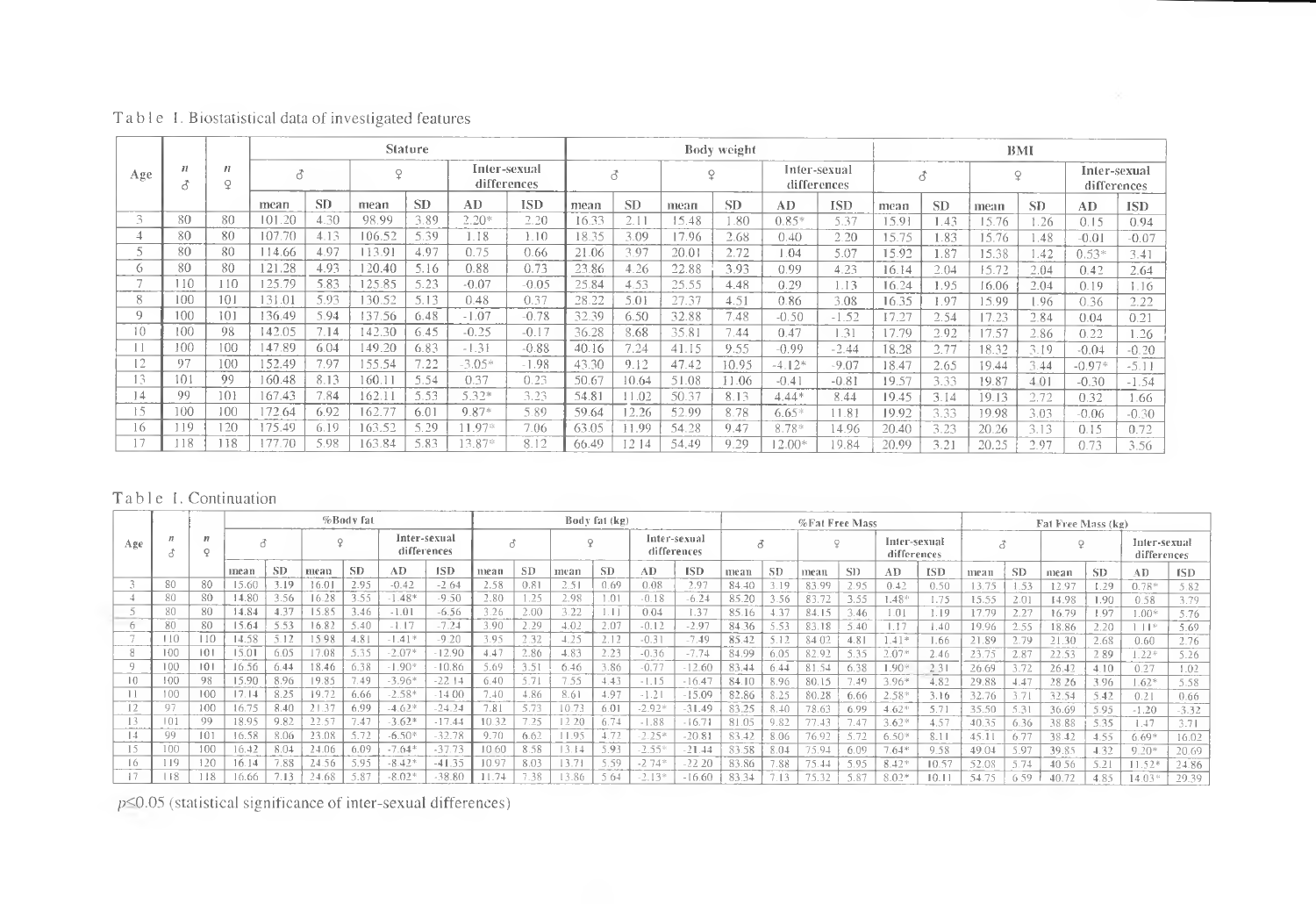|            |            |            | <b>Stature</b> |            |            |            | <b>Body weight</b> |            | <b>BMI</b> |            |            |            |  |  |
|------------|------------|------------|----------------|------------|------------|------------|--------------------|------------|------------|------------|------------|------------|--|--|
| Age period |            | ₫          | ♀              |            |            | 3          | ¥                  |            |            | ♂          | ¥          |            |  |  |
|            | <b>AYA</b> | <b>RYA</b> | <b>AYA</b>     | <b>RYA</b> | <b>AYA</b> | <b>RYA</b> | <b>AYA</b>         | <b>RYA</b> | <b>AYA</b> | <b>RYA</b> | <b>AYA</b> | <b>RYA</b> |  |  |
| $3-4$      | $6.50*$    | 6.22       | $7.5*$         | 7.3        | $2.02*$    | 11.65      | $2.5*$             | 14.8       | $-0.17$    | $-1.05$    | 0.0        | 0.0        |  |  |
| $4 - 5$    | $6.96*$    | 6.26       | $7.4*$         | 6.7        | $2.70*$    | 13.71      | $2.1*$             | 10.8       | 0.17       | 1.07       | $-0.4$     | $-2.4$     |  |  |
| $5 - 6$    | $6.62*$    | 5.61       | $6.5*$         | 5.5        | $2.81*$    | 12.50      | $2.9*$             | 13.3       | 0.22       | 1.38       | 0.3        | 2.2        |  |  |
| $6 - 7$    | $4.51*$    | 3.65       | $5.5*$         | 4.4        | $1.98*$    | 7.96       | $2.7*$             | 11.0       | 0.11       | 0.65       | 0.3        | 2.1        |  |  |
| $7 - 8$    | $5.22*$    | 4.07       | $4.7*$         | 3.6        | $2.38*$    | 8.81       | $1.8*$             | 6.9        | 0.11       | 0.64       | $-0.1$     | $-0.4$     |  |  |
| 8-9        | $5.48*$    | 4.09       | $7.0*$         | 5.2        | $4.16*$    | 13.74      | $5.5*$             | 18.3       | 0.92       | 5.46       | $1.2*$     | 7.5        |  |  |
| $9-10$     | $5.57*$    | 4.00       | $4.7*$         | 3.4        | $3.90*$    | 11.34      | $2.9*$             | 8.5        | $0.53*$    | 3.00       | 0.3        | 2.0        |  |  |
| $10-11$    | $5.84*$    | 4.02       | $6.9*$         | 4.7        | 3.88*      | 10.14      | $5.3*$             | 13.9       | 0.49       | 2.70       | 0.7        | 4.2        |  |  |
| $11 - 12$  | $4.60*$    | 3.06       | $6.3*$         | 4.2        | $3.15*$    | 7.54       | $6.3*$             | 14.2       | 0.19       | 1.05       | $1.1*$     | 6.0        |  |  |
| $12 - 13$  | 7.99*      | 5.11       | $4.6*$         | 2.9        | $7.36*$    | 15.67      | $3.7*$             | 7.4        | $1.09*$    | 5.75       | 0.4        | 2.2        |  |  |
| $13 - 14$  | $6.95*$    | 4.24       | $2.0*$         | 1.2        | $4.14*$    | 7.85       | $-0.7$             | $-1.4$     | $-0.12$    | $-0.61$    | $-0.7*$    | $-3.8$     |  |  |
| $14 - 15$  | $5.21*$    | 3.06       | 0.7            | 0.4        | $4.83*$    | 8.44       | $2.6*$             | 5.1        | 0.47       | 2.39       | $0.9*$     | 4.4        |  |  |
| $15-16$    | $2.85*$    | 1.64       | 0.7            | 0.5        | $3.41*$    | 5.56       | 1.3                | 2.4        | 0.48       | 2.40       | 0.3        | 1.4        |  |  |
| 16-17      | $2.21*$    | 1.25       | 0.3            | 0.2        | $3.44*$    | 5.31       | 0.2                | 0.4        | 0.58       | 2.82       | 0.0        | 0.0        |  |  |

**T**a b 1 e 2. Growth velocity

- 10

*\* P<* 0.05 (statistical significance of inter-age differences); AYA - Absolute Year Alteration; RYA - Relative Year Alteration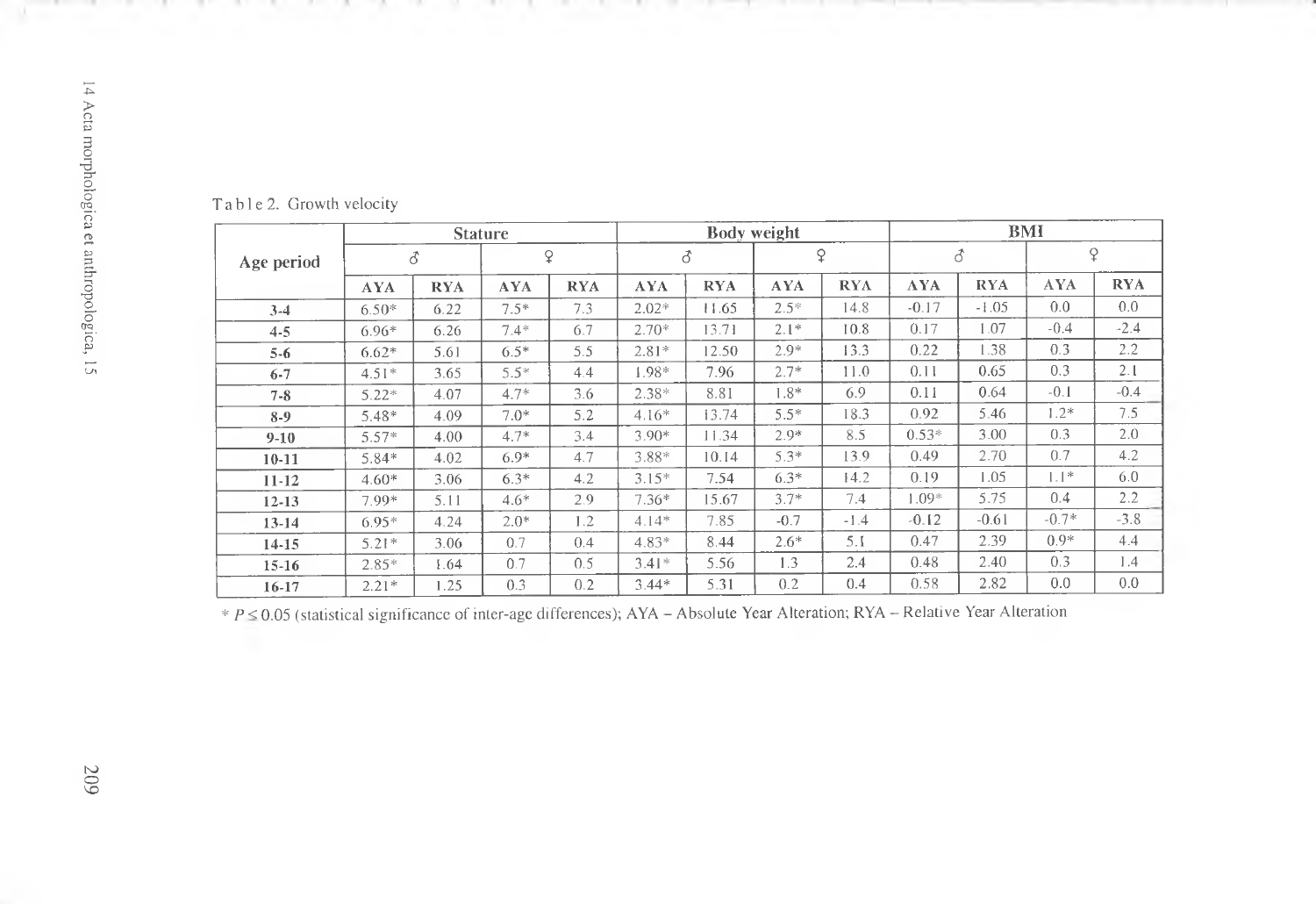| Table 2. Continuation |
|-----------------------|

|                                                                                                                                    |            |            | %Body Fat  |            |            |            | Body Fat $(\kappa g)$ |            |            |            | %Fat Free Mass |            | Fat Free Mass (Rg) |            |            |            |  |
|------------------------------------------------------------------------------------------------------------------------------------|------------|------------|------------|------------|------------|------------|-----------------------|------------|------------|------------|----------------|------------|--------------------|------------|------------|------------|--|
| Age period                                                                                                                         | 3          |            |            |            | ₫          |            | ç                     |            | 8          |            | ¥              |            | ♂                  |            |            | ç          |  |
|                                                                                                                                    | <b>AYA</b> | <b>RYA</b> | <b>AYA</b> | <b>RYA</b> | <b>AYA</b> | <b>RYA</b> | AYA.                  | <b>RYA</b> | <b>AYA</b> | <b>RYA</b> | <b>AYA</b>     | <b>RYA</b> | <b>AYA</b>         | <b>RYA</b> | <b>AYA</b> | <b>RYA</b> |  |
| $3 - 4$                                                                                                                            | $-0.80$    | $-5.25$    | 0.26       | 1.62       | 0.22       | 7.99       | $0.47*$               | 17.16      | 0.80       | 0.94       | $-0.26$        | $-0.31$    | $1.80*$            | 12.32      | $2.00*$    | 14.34      |  |
| $4 - 5$                                                                                                                            | 0.04       | 0.30       | $-0.43$    | $-2.65$    | 0.46       | 15.32      | 0.24                  | 7.73       | $-0.04$    | $-0.05$    | 0.43           | 0.51       | $2.24*$            | 13.42      |            |            |  |
| $5 - 6$                                                                                                                            | 0.80       | 5.23       | 0.97       | 5.91       | 0.64       | 17.79      | $0.80*$               | 22.09      | $-0.80$    | $-0.94$    | $-0.97$        | $-1.15$    | $2.17*$            |            | $.82*$     | 11.45      |  |
| $6 - 7$                                                                                                                            | $-1.06$    | $-7.05$    | $-0.83$    | $-5.08$    | 0.04       | 1.13       | 0.23                  | 5.66       | 1.06       | 1.25       | 0.83           | 1.00       |                    | 11.50      | $2.06*$    | 11.57      |  |
| $7 - 8$                                                                                                                            | 0.43       | 2.92       | 1.10       | 6.62       | 0.53       | 12.57      | 0.58                  | 12.82      | $-0.43$    | $-0.51$    |                |            | $.93*$             | 9.23       | $2.44*$    | 12.16      |  |
| $8-9$                                                                                                                              | 1.55       | 9.82       | 1.38       | 7.78       | $1.22*$    | 24.00      | $1.63*$               | 28.79      | $-1.55$    |            | $-1.10$        | $-1.31$    | 1.85*              | 8.12       | $1.23*$    | 5.63       |  |
| $9-10$                                                                                                                             | $-0.66$    | $-4.07$    | 1.39       | 7.27       | 0.71       | 11.68      | 1.09                  |            |            | $-1.84$    | $-1.38$        | $-1.68$    | $2.94*$            | 11.67      | $3.89*$    | 15.89      |  |
| $10 - 11$                                                                                                                          | 1.24       | 7.49       | $-0.14$    | $-0.70$    | 00.1       |            |                       | 15.55      | 0.66       | 0.79       | $-1.39$        | $-1.72$    | $3.19*$            | 11.27      | 1.84*      | 6.72       |  |
| $11-12$                                                                                                                            | $-0.38$    | $-2.26$    |            |            |            | 14.50      | 1.06                  | 13.11      | $-1.24$    | $-1.48$    | 0.14           | 0.17       | 2.88*              | 9.18       | $4.28*$    | 14.09      |  |
|                                                                                                                                    |            |            | l .66      | 8.07       | 0.41       | 5.36       | $2.12*$               | 21.91      | 0.38       | 0.46       | $-1.66$        | $-2.09$    | $2.74*$            | 8.03       | $4.15*$    | 11.99      |  |
| $12-13$                                                                                                                            | 2.20       | 12.31      | 1.20       | 5.45       | $2.51*$    | 27.72      | 1.48                  | 12.87      | $-2.20$    | $-2.67$    | $-1.20$        | $-1.54$    | $4.85*$            | 12.79      | $2.18*$    | 5.78       |  |
| $13-14$                                                                                                                            | $-2.37$    | $-13.32$   | 0.51       | 2.25       | $-0.62$    | $-6.21$    | $-0.25$               | $-2.07$    | 2.37       | 2.88       | $-0.51$        | $-0.67$    | $4.76*$            | 11.14      | $-0.46$    | $-1.19$    |  |
| 14-15                                                                                                                              | $-0.16$    | $-0.97$    | 0.98       | 4.14       | 0.90       | 8.83       | 1.19                  | 9.47       | 0.16       | 0.19       | $-0.98$        | $-1.28$    | $3.94*$            | 8.36       | $1.43*$    | 3.65       |  |
| $15-16$                                                                                                                            | $-0.28$    | $-1.71$    | 0.50       | 2.05       | 0.38       | 3.51       | 0.57                  | 4.27       | 0.28       | 0.33       | $-0.50$        | $-0.66$    | $3.03*$            | 6.00       | 0.71       | 1.77       |  |
| $16 - 17$                                                                                                                          | 0.52       | 3.16       | 0.13       | 0.51       | 0.76       | 6.73       | 0.15                  | 1.08       | $-0.52$    | $-0.62$    | $-0.13$        | $-0.17$    | $2.67*$            | 5.00       | 0.16       | 0.39       |  |
| $* P \le 0.05$ (statistical significance of inter-age differences); AYA – Absolute Year Alteration; RYA – Relative Year Alteration |            |            |            |            |            |            |                       |            |            |            |                |            |                    |            |            |            |  |